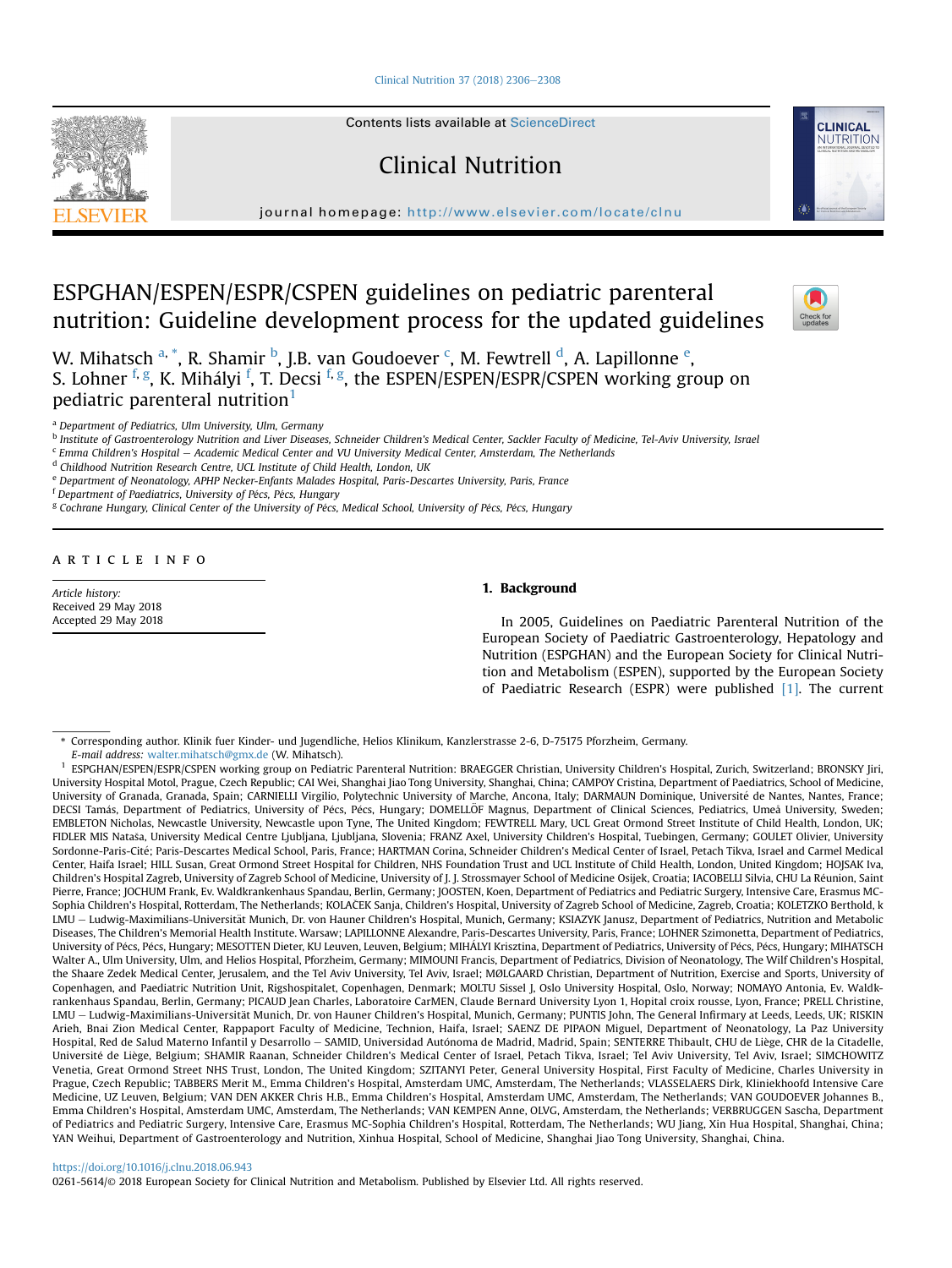document is a revision of these guidelines produced by the same 3 organizations (ESPEN, ESPGHAN, ESPR) together with the Chinese Society of Parenteral and Enteral Nutrition (CSPEN). Its primary goal is to provide up-to-date evidence for health professionals working with infants, children and adolescents receiving parenteral nutrition (PN). It is based on literature collected in a systematic way and on expert opinion.

Experts participating in the guideline updating process were all professionals with extensive experience in managing PN. The guideline development process was coordinated by the guideline steering committee: Mihatsch WA (Department of Pediatrics, Ulm University, Ulm, Germany), Shamir R (Schneider Children's Medical Center, Sackler Faculty of Medicine, Tel-Aviv University, Israel), van Goudoever JB (VU University Medical Center, Amsterdam, The Netherlands), Fewtrell M (UCL Institute of Child Health, London, UK), and Lapillonne A (APHP Necker-Enfants Malades Hospital, Paris-Descartes University, Paris, France). Each chapter of the guideline was prepared by a separate author group. These author groups were responsible for screening titles and abstracts identified by a systematic search for inclusion, for conducting additional expert searches (including secondary sources such as other published valid guidelines), for evaluating the quality of studies included in the given chapter and assigning evidence levels to the literature. Based on the evidence level of included studies experts formulated and graded recommendations.

A consensus conference was held in February 2015 in Hersching, Germany, where all experts participating in the guideline updating process were invited to participate. At this conference delegates of each author team presented the existing scientific knowledge in the field of PN in the form of a short but focused presentation. Following the presentation, the suggested evidence levels were discussed and final decisions were made by voting. Only 'yes' or 'no' was allowed, to ensure clear majority decisions. Recommendations with more than 75% agreement were accepted, while recommendations with less than 75% agreement were modified according to the feedback of the consensus panel members in order to achieve a higher degree of agreement. Chapter manuscripts were revised accordingly and then reviewed and edited by the Project Steering Committee. There was no final consensus meeting, however, consensus on each individual guideline and its individual recommendations was achieved and assessed by online voting. This process lasted until January 2018.

The recommendations were ultimately developed from a combination of the available literature and the opinions of experts representing different disciplines and from a wide range of European countries, Israel and China.

Funding for the consensus conference (including travel expenses for participants) was provided by ESPGHAN, ESPEN, ESPR and CSPEN. No other funding was received for the guideline updating process and participants received no payment. Support was provided by the Hungarian Cochrane organization.

### 2. Criteria for considering studies for this guideline

Studies had to have direct relevance to the specific issue covered in the given chapter to be included in the guideline. Studies investigating children (aged  $0-18$  years) were eligible for inclusion (except for chapter 10 where no age limit was imposed). No restriction was made according to study type or the quality of information.

### 3. Search methods and selection of studies

A systematic literature search was conducted for each chapter. The Ovid Medline database was searched using a search strategy with both MESH terms and text words; the search was in the form [terms for parenteral nutrition] and [terms for the specific topic of the given chapter] limited to Children (aged  $0-18$  years) and to years "2004-Current". An exception was made in the case of Chapter 10 (terms for PN were not used) and Chapter 14 (a slightly different structure was used because of the broad topic of the chapter). The search strategy for each Chapter can be found at the start of each chapter. Most of the chapters attempted to identify all relevant trials regardless of language. However, in the case of chapters 7, 10 and 11 results were limited to studies written in English. Since this is an update of the PN guideline published in 2005, the electronic search was limited to studies published between 2004 and December 2014, the date when searches were conducted. Studies published before 2004 were included from the previous guideline. In parallel, experts conducted searches independently from the main search, using other, more specific search terms specific to the given chapter. For each individual guideline, the time frame of the individual literature search is given.

Titles and abstracts were screened by at least two authors from each chapter writing group independently to assess their eligibility for inclusion in the chapter. In cases with a large number of titles a preliminary screening was conducted by a single independent reviewer and titles that were obviously irrelevant were removed from the title list. Full-texts of articles that were deemed potentially relevant to the chapter were retrieved for further assessment. Decision on inclusion was reached by consensus among the authors of the chapter.

## 4. Assessment of quality of evidence [\[2\]](#page-2-0)

The GRADE approach was used to assess the quality of evidence and to interpret findings. Authors of the individual chapters independently extracted data on methods, types of participants, interventions, and outcomes from the selected trials and then evaluated the level of evidence (LOE) and grade of recommendation (GOR). The SIGN classification was used to assign both the evidence level and the recommendation grade. The scales used to evaluate LOE and GOR are summarized in Tables 1 and 2. Apart from the

Table 1 Rating scheme for the strength of the evidence [\[2\].](#page-2-0)

| Level of Evidence (LOE) | Type of evidence                                                                                                                      |
|-------------------------|---------------------------------------------------------------------------------------------------------------------------------------|
| $1++$                   | High quality meta-analyses, systematic reviews of randomised controlled trials (RCTs), or RCTs with a very low risk of bias           |
| $1+$                    | Well conducted meta-analyses, systematic reviews of RCTs, or RCTs with a low risk of bias                                             |
| $1 -$                   | Meta-analyses, systematic reviews of RCTs, or RCTs with a high risk of bias                                                           |
| $2 + +$                 | High quality systematic reviews of case control or cohort studies. High quality case control or cohort studies with a very low        |
|                         | risk of confounding or bias and a high probability that the relationship is causal                                                    |
| $2+$                    | Well conducted case control or cohort studies with a low risk of confounding or bias and a moderate probability that the relationship |
|                         | is causal                                                                                                                             |
| $2 -$                   | Case control or cohort studies with a high risk of confounding or bias and a significant risk that the relationship is not causal     |
|                         | Non-analytic studies, e.g., case reports, case series                                                                                 |
|                         | Expert opinion                                                                                                                        |
|                         |                                                                                                                                       |